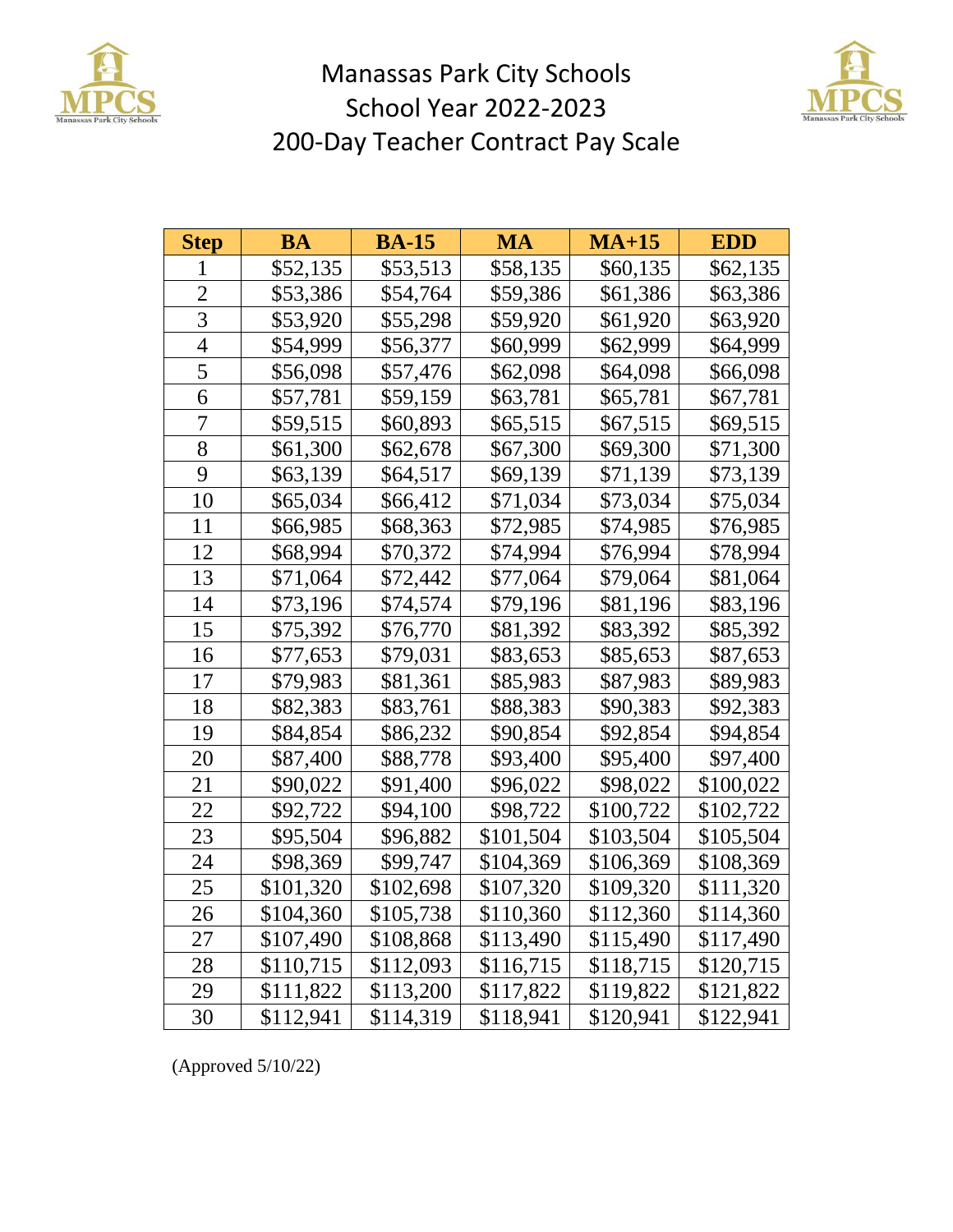

## Manassas Park City Schools School Year 2022-2023 210-Day Teacher Contract Pay Scale



| <b>Step</b> | BA      | <b>BA-15</b> | MA      | $MA+15$ | <b>EDD</b> |
|-------------|---------|--------------|---------|---------|------------|
| 1           | 54,742  | 56,120       | 60,742  | 62,742  | 64,742     |
| 2           | 56,056  | 57,434       | 62,056  | 64,056  | 66,056     |
| 3           | 56,616  | 57,994       | 62,616  | 64,616  | 66,616     |
| 4           | 57,749  | 59,127       | 63,749  | 65,749  | 67,749     |
| 5           | 58,904  | 60,282       | 64,904  | 66,904  | 68,904     |
| 6           | 60,671  | 62,049       | 66,671  | 68,671  | 70,671     |
| 7           | 62,491  | 63,869       | 68,491  | 70,491  | 72,491     |
| 8           | 64,366  | 65,744       | 70,366  | 72,366  | 74,366     |
| 9           | 66,297  | 67,675       | 72,297  | 74,297  | 76,297     |
| 10          | 68,285  | 69,663       | 74,285  | 76,285  | 78,285     |
| 11          | 70,334  | 71,712       | 76,334  | 78,334  | 80,334     |
| 12          | 72,444  | 73,822       | 78,444  | 80,444  | 82,444     |
| 13          | 74,617  | 75,995       | 80,617  | 82,617  | 84,617     |
| 14          | 76,856  | 78,234       | 82,856  | 84,856  | 86,856     |
| 15          | 79,162  | 80,540       | 85,162  | 87,162  | 89,162     |
| 16          | 81,536  | 82,914       | 87,536  | 89,536  | 91,536     |
| 17          | 83,983  | 85,361       | 89,983  | 91,983  | 93,983     |
| 18          | 86,502  | 87,880       | 92,502  | 94,502  | 96,502     |
| 19          | 89,097  | 90,475       | 95,097  | 97,097  | 99,097     |
| 20          | 91,770  | 93,148       | 97,770  | 99,770  | 101,770    |
| 21          | 94,523  | 95,901       | 100,523 | 102,523 | 104,523    |
| 22          | 97,359  | 98,737       | 103,359 | 105,359 | 107,359    |
| 23          | 100,280 | 101,658      | 106,280 | 108,280 | 110,280    |
| 24          | 103,288 | 104,666      | 109,288 | 111,288 | 113,288    |
| 25          | 106,387 | 107,765      | 112,387 | 114,387 | 116,387    |
| 26          | 109,578 | 110,956      | 115,578 | 117,578 | 119,578    |
| 27          | 112,866 | 114,244      | 118,866 | 120,866 | 122,866    |
| 28          | 116,251 | 117,629      | 122,251 | 124,251 | 126,251    |
| 29          | 117,414 | 118,792      | 123,414 | 125,414 | 127,414    |
| 30          | 118,588 | 119,966      | 124,588 | 126,588 | 128,588    |

(Approved 5/10/22)